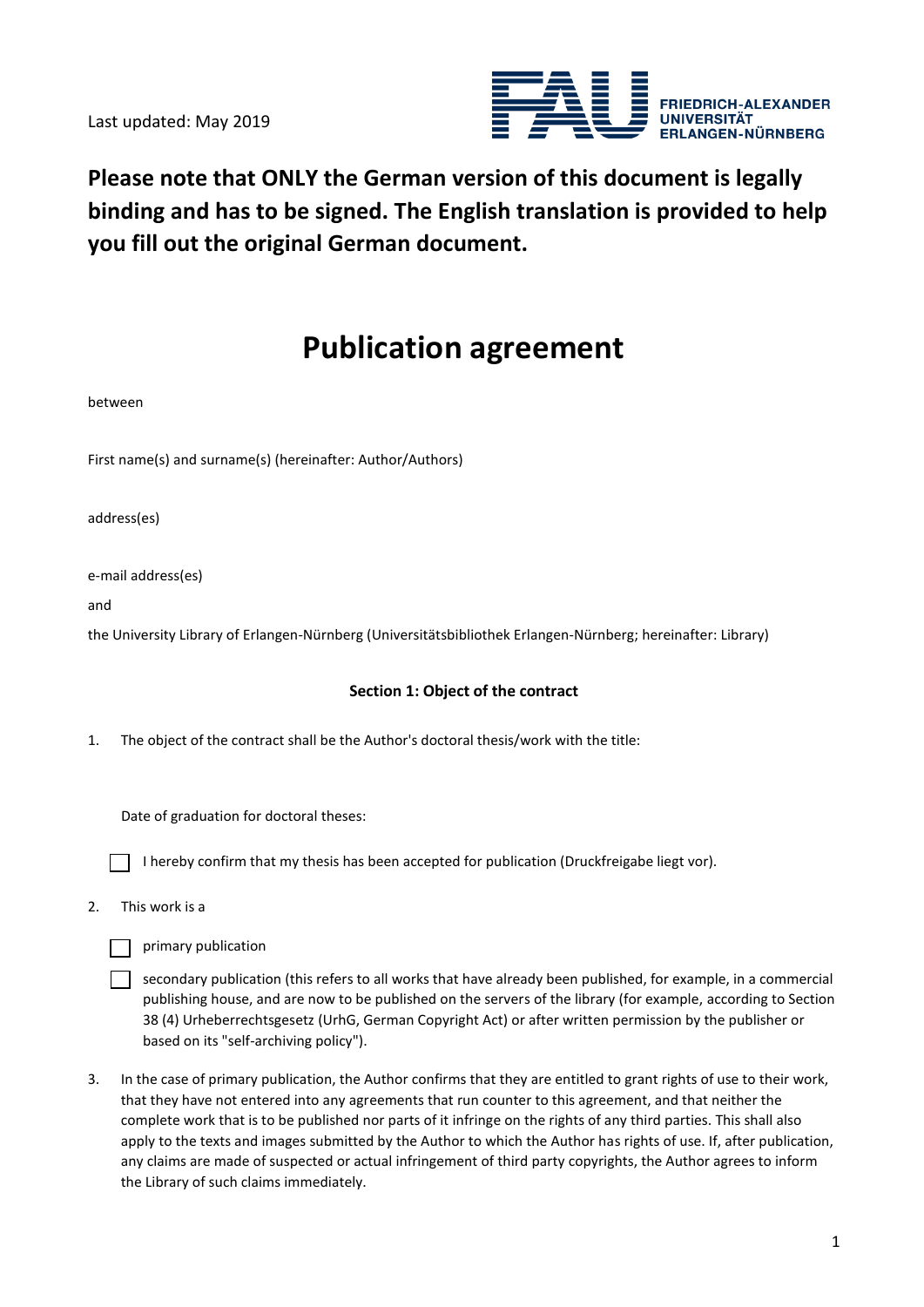4. If the publication has already been published (for example by a publisher), the Author confirms that secondary publication by the Library does not breach the original contract with the publisher or any superior laws. The author confirms that neither the complete work that is to be published nor parts of it infringe on the rights of any third parties. This shall also apply to the texts and images submitted by the Author. If any claims are made of suspected or actual infringement of third party copyrights, the Author agrees to inform the Library of such claims immediately.

#### **Section 2: Multiple authors**

- 1. If a work has multiple Authors, they are co-authors of the work.
- 2. For this, the following separate declaration on the co-authors' rights clearance is required. The signatory is advised to obtain the corresponding rights transfers of the co-authors in written form and to save them.

I confirm that the co-authors have granted me the necessary rights for this transfer, including online publication under my chosen (for example Creative Commons) license. The Authors have confirmed to me as the editor that they are the sole copyright owners of their respective contributions. I guarantee that no third-party rights or legal regulations are violated, especially with regard to figures contained in the text (photographs, graphical elements).

If, after publication, any claims are made of suspected or actual infringement of third party copyrights, I agree to inform the Library of such claims immediately.

Signature

### **Section 3: Data transfer**

The Author shall convey the data of the work to be published to the Library in a suitable format (see: https://opus4.kobv.de/opus4-fau/home/index/help#technicalspecs).

### **Section 4: Assignment of rights for doctoral theses**

- 1. The Author grants the Library the right to save the doctoral thesis on its own servers, reproduce it and make it publicly available, and reproduce and distribute it on the Internet in electronic form; this right may not be restricted to any time, region or content.
- 2. The Library shall have the right to forward electronic copies of the doctoral thesis to the German National Library in Frankfurt am Main and Leipzig as the national library for mandatory archival copies and to the Bavarian State Library as the regional library for mandatory archival copies.
- 3. The Library shall have the right to forward an electronic copy of the doctoral thesis to the relevant repositories of the Sondersammelgebiete (SSG, Special Collections) or Fachinformationsdienste für die Wissenschaft (FID, Scientific Information Services).
- 4. The Author grants the Library the right to create paper or CD-ROM copies of the doctoral thesis.
- 5. The Author grants the Library the right to convert the data of their doctoral thesis into other electronic or physical file formats as required by developments in technology. This right also applies to libraries for mandatory archival copies and to special collection(s) libraries respectively scientific information service libraries, as well as to digital preservation by contracted third parties.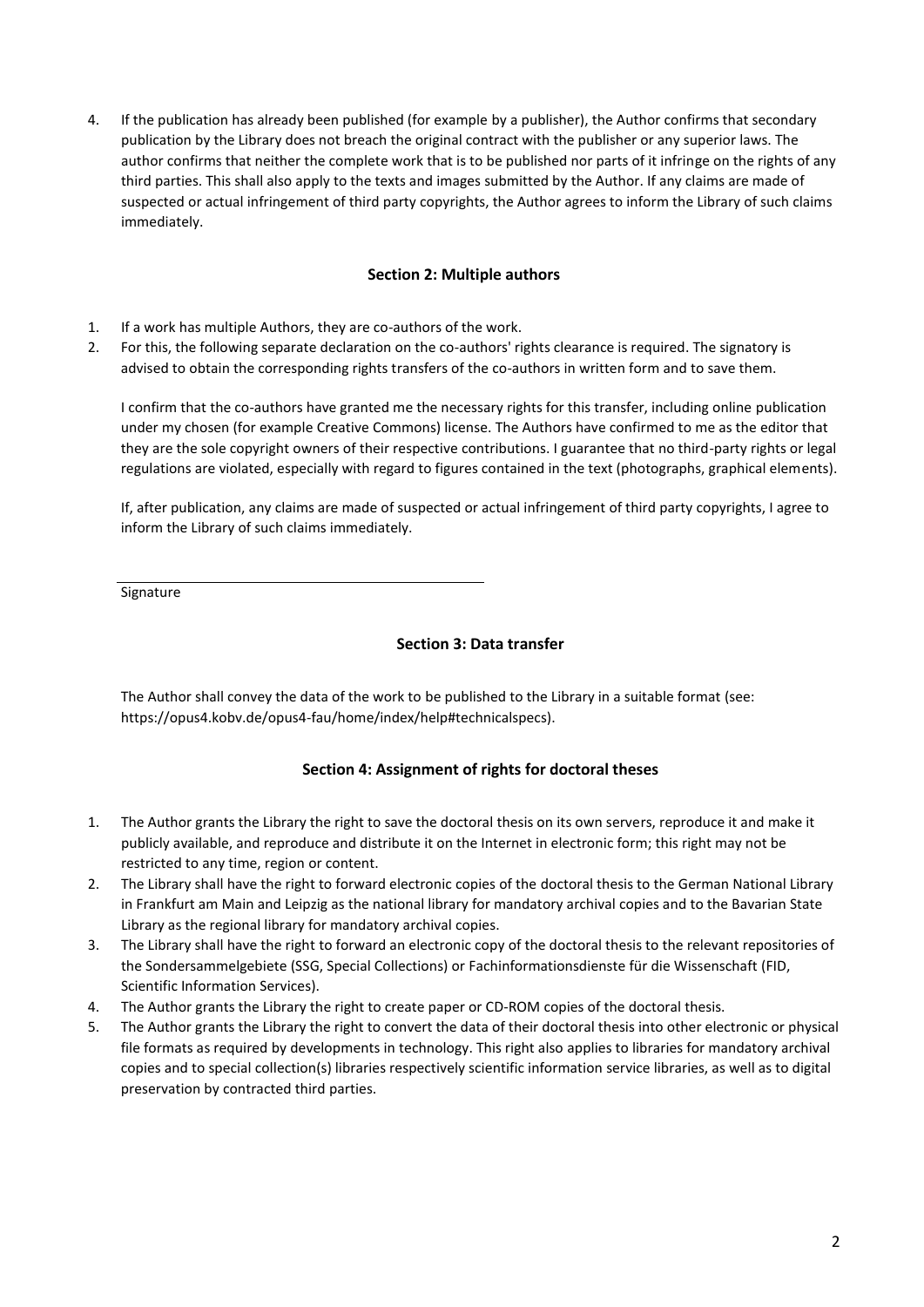- 6. The Author guarantees that the digital version of the doctoral thesis is completely identical to the printed version. If personal data such as a CV or the place of birth is an obligatory part of the doctoral thesis according to the doctoral regulations, this shall also apply to the digital version. For privacy reasons, however, the online version should **not** contain such sensitive personal information. Therefore, please publish personal data only in the printed copies for the promotion body and the reviewers (the CV, for example, at the end of the book block without pagination and without inclusion in the table of contents). In the online version to be published, all personal data should be removed (this includes the Eidesstattliche Erklärung).
- 7. The Author retains the copyright to their work insofar as none of the Library's rights mentioned herein are restricted.
- 8. The Author grants the Library only the non-exclusive rights that it requires in order to carry out its services.
- 9. The Author gives the Library permission to publish the metadata (including the abstract) of the doctoral thesis under the Creative Commons Zero License (CC0, see https://creativecommons.org/publicdomain/zero/1.0/).

### **Section 5: Assignment of rights for other publications**

- 1. The Author grants the Library the right to save the work on its own servers, reproduce it and make it publicly available, and reproduce and distribute it on the Internet in electronic form; this right may not be restricted to any time, region or content.
- 2. The Library shall have the right to forward electronic copies of the work to the German National Library in Frankfurt am Main and Leipzig as the national library for mandatory archival copies and to the Bavarian State Library as the regional library for mandatory archival copies.
- 3. The Library shall have the right to forward an electronic copy of the work to the relevant repositories of the Sondersammelgebiete (SSG, Special Collections) or Fachinformationsdienste für die Wissenschaft (FID, Scientific Information Services).
- 4. The Author grants the Library the right to create paper or CD-ROM copies of the work.
- 5. The Author grants the Library the right to convert the data of their work into other electronic or physical file formats as required by developments in technology. This right also applies to libraries for mandatory archival copies and to special collection(s) libraries respectively scientific information service libraries, as well as to digital preservation by contracted third parties.
- 6. The Author retains the copyright to their work insofar as none of the Library's rights mentioned herein are restricted.
- 7. The Author grants the Library only the non-exclusive rights that it requires in order to carry out its services.
- 8. The Author gives the Library permission to publish the metadata (including the abstract) of the work under the Creative Commons Zero License (CC0, see https://creativecommons.org/publicdomain/zero/1.0/).

### **Section 6: The Library's obligations**

- 1. The Library shall be obligated to permanently store the doctoral thesis/work and distribute it via the Internet within its technical and organisational capabilities.
- 2. The Library shall ensure the integrity of the content of the data during migration and conversion of files.

### **Section 7: Liability**

- 1. The Library strives for uninterrupted availability of the websites on its server.
- 2. The Author confirms by their signature that neither the publication of their doctoral thesis/work on the Library's publicly accessible websites nor the granting of rights of use to the Library according to Section 1 of this contract infringes upon third party rights; the Author shall indemnify the Library from any third party claims.
- 3. The Library's liability shall be limited to cases of premeditation or gross negligence.